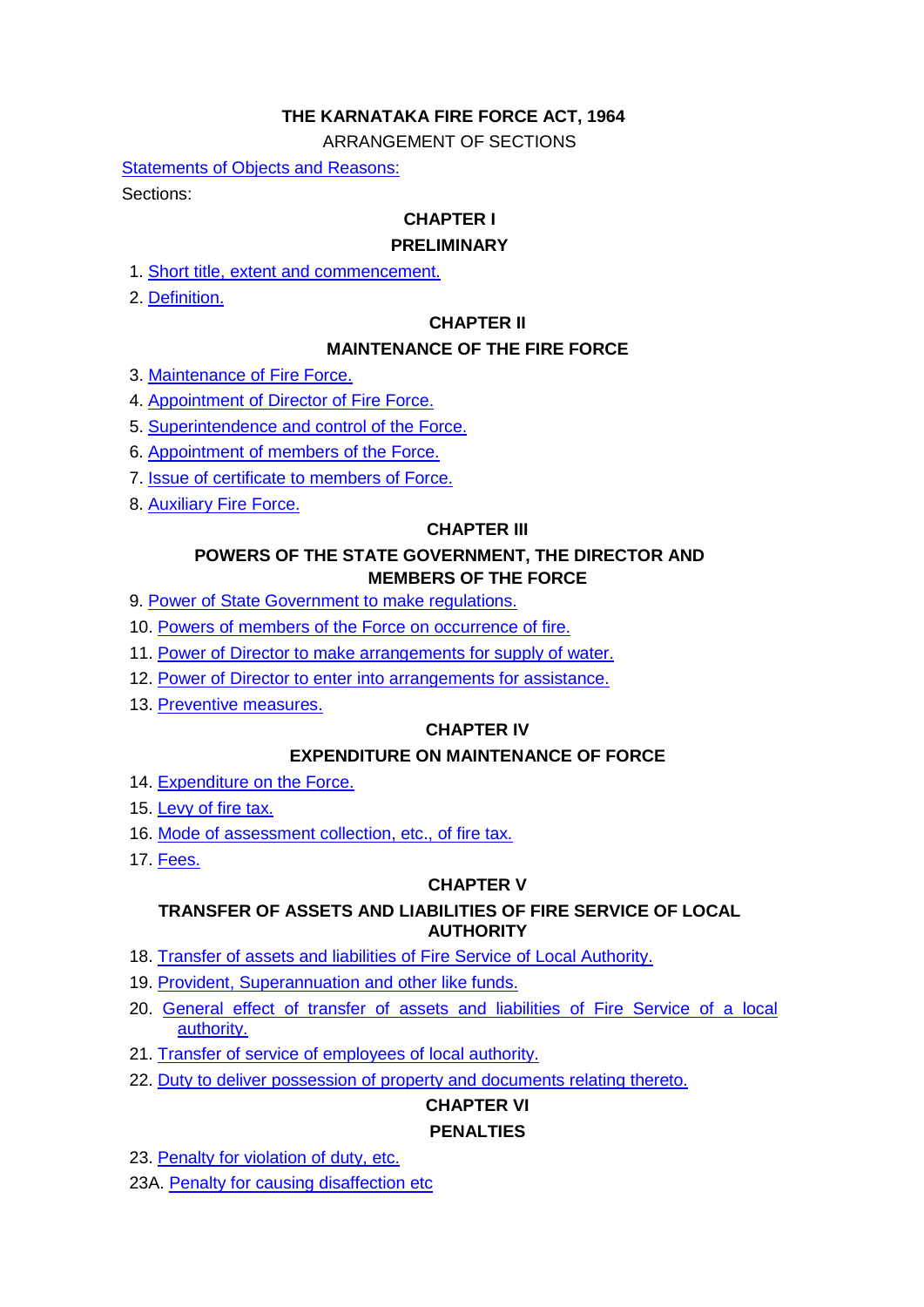- 24. [Failure to give information.](#page-8-2)
- 25. [Failure to take precautions.](#page-8-3)
- 26. [Wilfully obstructing fire-fighting operations.](#page-8-4)
- 27. [False report.](#page-9-0)

## **CHAPTER VII**

## **GENERAL AND MISCELLANEOUS**

- 28. [Bar to other employment.](#page-9-1)
- 29. [Transfer to other area.](#page-9-2)
- 30. [Employment on other duties.](#page-9-3)
- 31. [Liability of property owner to pay compensation.](#page-9-4)
- 32. [Power to obtain information.](#page-9-5)
- 33. [Power of entry.](#page-9-6)
- 34. [Consumption of water.](#page-9-7)
- 35. [No compensation for interruption of water supply.](#page-9-8)
- 36. [Police Officers to aid.](#page-10-0)
- 37. [Information on outbreak of fire.](#page-10-1)
- 38. [Indemnity.](#page-10-2)
- 39. [Powers to make rules.](#page-10-3)
- <span id="page-1-0"></span>40. [Repeal and saving.](#page-11-0)

\* \* \* \*

# **STATEMENTS OF OBJECTS AND REASONS**

**I** 

**Act 42 of 1964.**—There are at present different forest laws in force in the five integrating parts of the Mysore State. As it is administratively difficult and inconvenient to enforce different laws in different parts, the present bill has been prepared to bring uniformity of forest laws throughout the State.

The more important provisions in the Bill are the following:—

Provision has been made in the Bill for control over forests and lands not being the property of the Government, in Chapter V on the lines of the provisions now in force in the Bombay and Madras areas. The object is to prevent private owners from recklessly exploiting the tree growth and forest produce with the sole idea of making immediate and huge profits, without regard to ensuring sustained yield for the benefit of the community in future. There is power to assume management of forests in certain circumstances. In Chapter X, provision has been made that all sandal trees which may grow in any land after the date of commencement of this Act will be the exclusive property of Government and exploitation of all sandalwood trees, the rights over which is alienated, should be done by the Forest Department only on behalf of the owner. These provisions are made to prevent smuggling of sandalwood. Special provisions relating to catechu, an important commercial produce, is made in Chapter XI.

(Published in the Karnataka Gazette PART IV—2-A, dated 26th July 1962 at page. 384.)

**Amending Act 40 of 1994.**—Fire Force is an emergency and essential service. It is therefore, necessary that the services of members of the Fire Force should be available to the people in an uninterrupted manner.

Section 123 of the Karnataka Police Act, 1964 provides penalty for a member of Police Force who intentionally causes or does any act which the knows that it is likely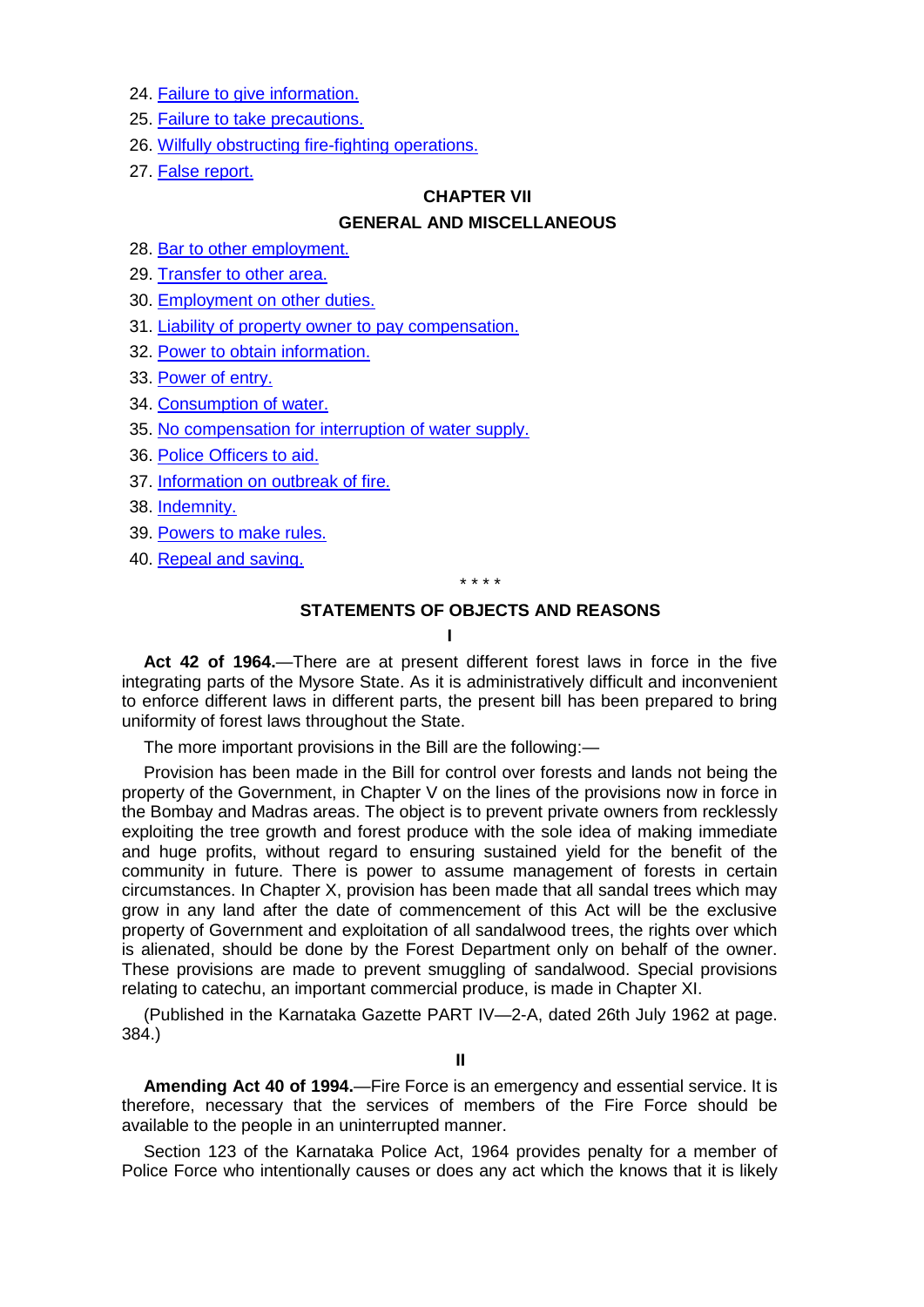to cause disaffection towards Government among the members of the Police Force. Such a provision is not found in the Karnataka Fire Force Act, 1964. Therefore, it is considered necessary to have an analogous provision in the Karnataka Fire Force Act, also. Hence the Bill.

(Obtained from L.A. Bill No. 21 of 1992)

\* \* \* \*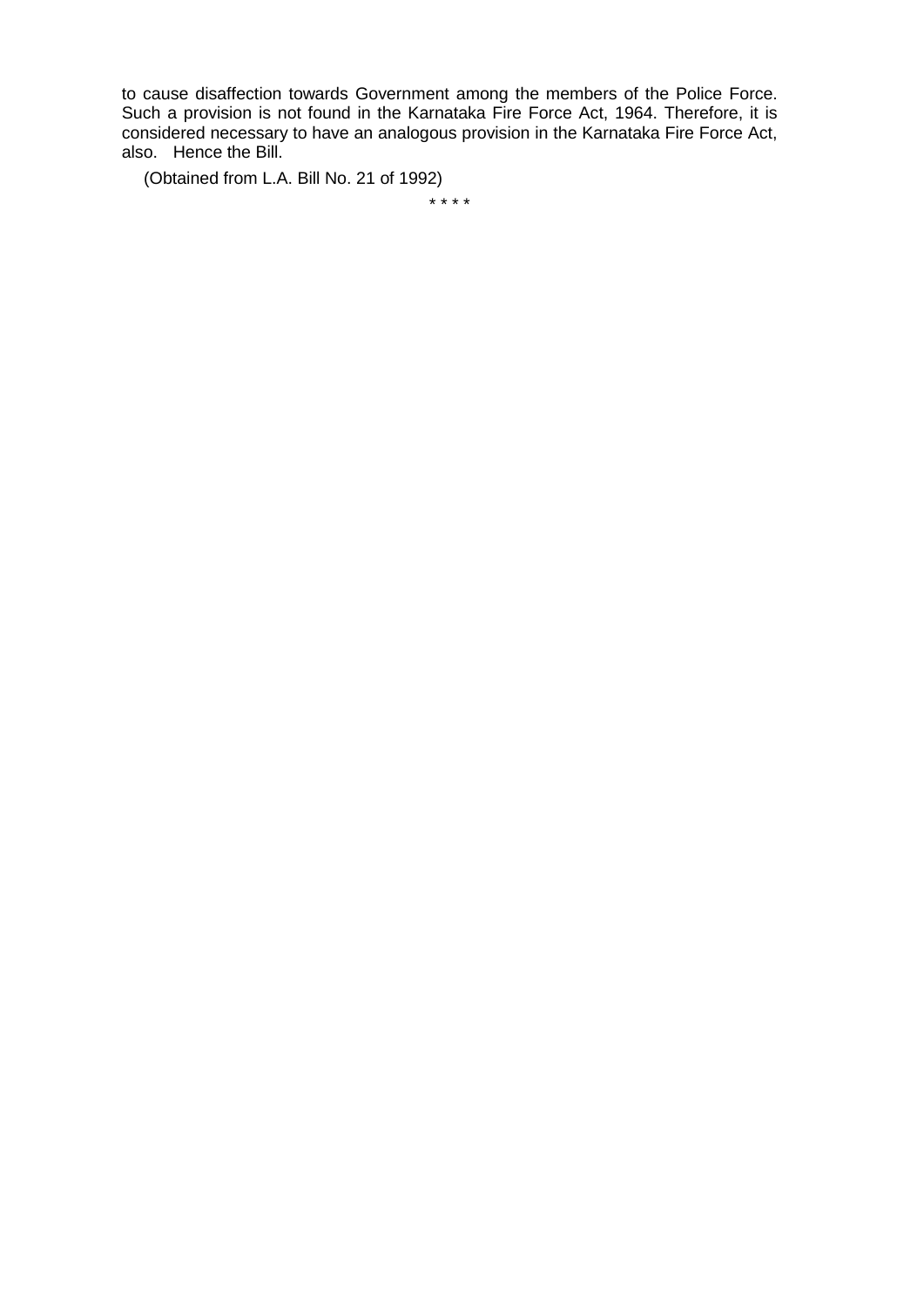#### 1[KARNATAKA]1 ACT No. 42 OF 1964

(First published in the 1[Karnataka Gazette]1 on the Twelfth day of November, 1964.)

#### **THE** 1**[KARNATAKA]**1 **FIRE FORCE ACT, 1964.**

(Received the assent of the Governor on the Fifth Day of November, 1964.)

(As amended by Karnataka Act 40 of 1994.)

**An Act to provide for the maintenance of a Fire Force for the** 1**[State of Karnataka]**1**.** 

WHEREAS it is expedient to provide for the maintenance of a Fire Force for the 1[State of Karnataka]1;

BE it enacted by the 1[Karnataka State]1 Legislature in the Fifteenth Year of the Republic of India as follows:—

1. Adapted by the Karnataka Adaptations of Laws Order, 1973 w.e.f. 1.11.1973.

#### **CHAPTER I**

#### **PRELIMINARY**

<span id="page-3-0"></span>**1. Short title, extent and commencement.**—(1) This Act may be called the 1[Karnataka]1 Fire Force Act, 1964.

1. Adapted by the Karnataka Adaptations of Laws Order, 1973 w.e.f. 1.11.1973.

(2) It extends to the whole of the 1[State of Karnataka]1.

1. Adapted by the Karnataka Adaptations of Laws Order, 1973 w.e.f. 1.11.1973.

(3) It shall come into force in any area on such 1[date]1 as the State Government may, by notification in the official Gazette, appoint, and different dates may be appointed for different areas.

1. The Act has come into force on different dates in different areas by different notifications. Gist of those available notifications are at the end of the Act.

<span id="page-3-1"></span>**2. Definition.**—In this Act, unless the context otherwise requires,—

(a) "Director" means the Director of the Fire Force appointed under section 4;

(b) "Fire-fighting property" includes,—

(i) lands and buildings used as fire-stations,

(ii) fire engines, equipments, tools, implements and things whatsoever used for fire-fighting,

(iii) motor vehicles and other means of transport used in connection with fire-fighting, and

(iv) uniforms and badges of rank;

(c) "fire-station" means any post or place declared, generally or specially, by the State Government to be a fire-station;

(d) "Force" means the 1[Karnataka Fire Force]1 maintained under this Act;

(e) "officer-in-charge of a fire-station" includes, when the officer-in-charge of the fire-station is absent from the station or unable from illness or other cause to perform his duties, the fire officer present at the station who is next in rank to such officer;

(f) "prescribed" means prescribed by rules made under this Act.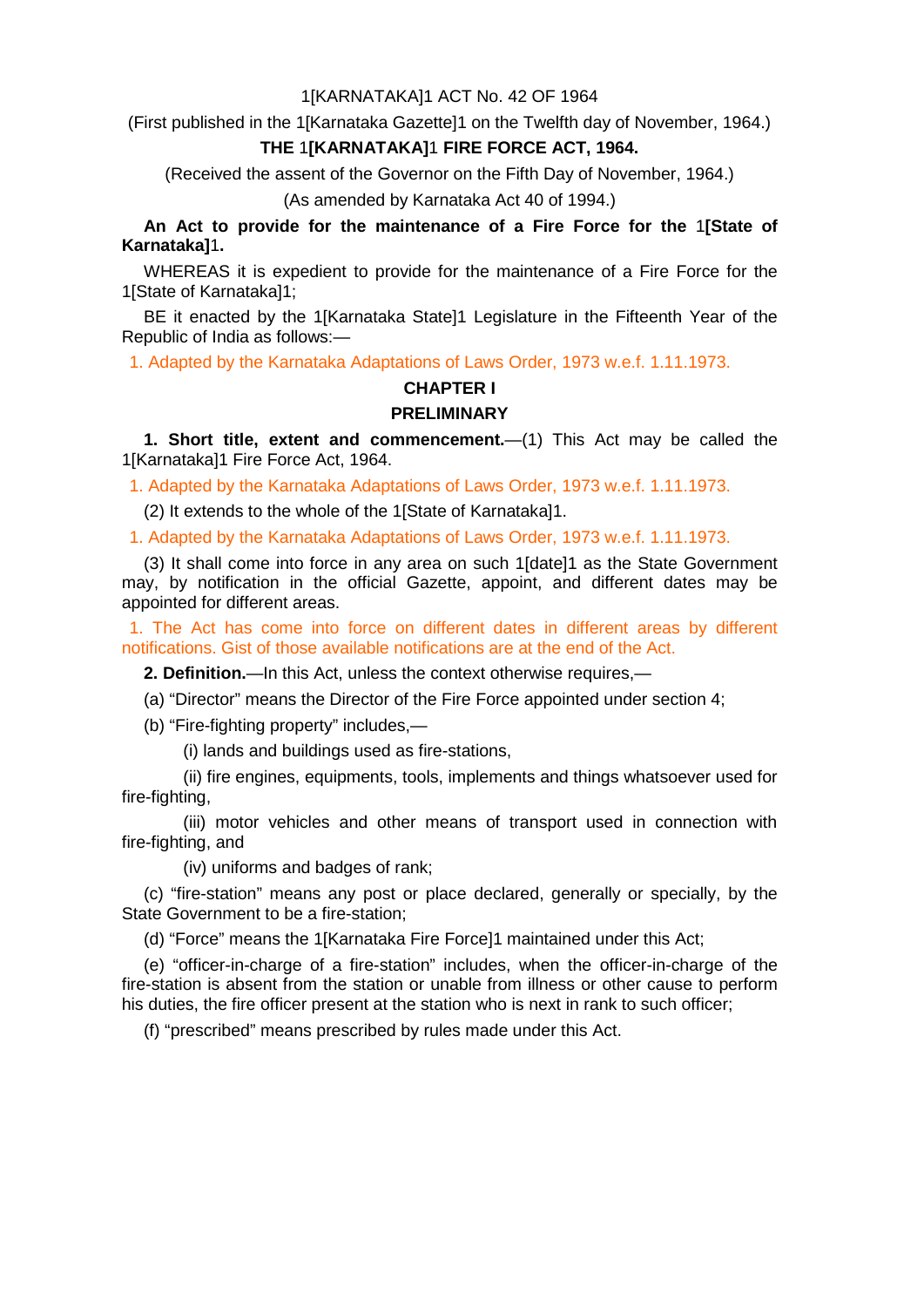## **CHAPTER II**

#### **MAINTENANCE OF THE FIRE FORCE**

<span id="page-4-0"></span>**3. Maintenance of Fire Force.**—There shall be maintained by the State Government a Fire Force to be called the 1[Karnataka Fire Force]1 for services in the local areas in which this Act is in force.

<span id="page-4-1"></span>1. Adapted by the Karnataka Adaptations of Laws Order, 1973 w.e.f. 1.11.1973.

**4. Appointment of Director of Fire Force.**—The State Government shall appoint a person to be the Director of Fire Force.

<span id="page-4-2"></span>**5. Superintendence and control of the Force.**—(1) Subject to the control of the State Government, the superintendence and control of the Force shall vest in the Director and shall be carried on by him in accordance with the provisions of this Act and of any rules made thereunder.

(2) The State Government may appoint such officers as it may deem fit to assist the Director in the discharge of his duties.

<span id="page-4-3"></span>**6. Appointment of members of the Force.**—The Director or such other officer of the Force as the State Government may authorise in this behalf shall appoint members of the Force in accordance with the rules made under this Act.

<span id="page-4-4"></span>**7. Issue of certificate to members of Force.**—(1) Every person shall, on appointment to the Force, receive a certificate in the prescribed form under the seal of the Director or an officer authorised in this behalf by the State Government; and thereupon such person shall have the powers, functions and privileges of a member of the Force under this Act.

(2) The certificate referred to in sub-section (1) shall cease to have effect when the person named therein ceases for any reason to be member of the Force; and on his ceasing to be such member, he shall forthwith surrender the certificate to any officer empowered to receive the same.

(3) During any term of suspension, the powers, functions and privileges vested in any member of the Force shall be in abeyance; but such member shall continue to be subject to the same discipline and penalties as he would have been if he had not been suspended.

<span id="page-4-5"></span>**8. Auxiliary Fire Force.**—(1) Whenever it appears to the State Government that it is necessary to augment the Force, it may raise an auxiliary force by enrolment of volunteers for such area and on such terms and conditions as it may deem fit.

(2) Every member of the auxiliary force enrolled under sub-section (1) shall,—

(a) receive a certificate in a form approved by the State Government;

(b) be vested with all or such of the powers, privileges and duties of a member of the Force as are specially mentioned in the certificate; and

(c) be subject to the orders of the Director.

## **CHAPTER III**

## **POWERS OF THE STATE GOVERNMENT, THE DIRECTOR AND MEMBERS OF THE FORCE**

<span id="page-4-6"></span>**9. Power of State Government to make regulations.**—The State Government may, by notification in the official Gazette, make such regulations as it thinks fit,—

(a) for providing the Force with such of water and for equipments as it deems proper;

(b) for providing adequate supply of water and for securing that it shall be available for use;

(c) for constructing or providing stations or hiring places for accommodating the members of the Force and its fire-fighting appliances;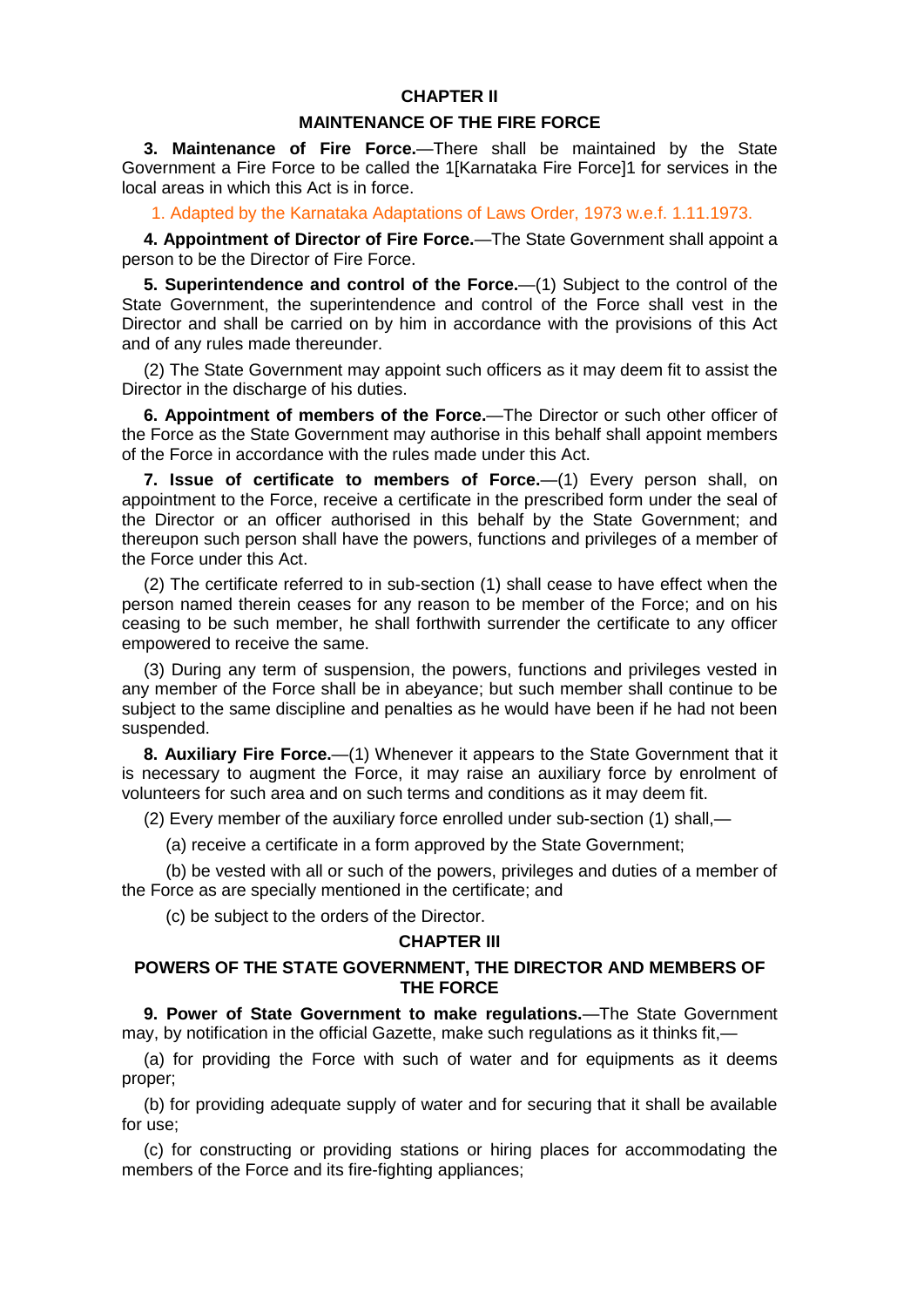(d) for giving rewards to persons who have given notice of fires and to those who have rendered effective service to the Force on the occurrence of fires;

(e) for the training, discipline and good conduct of the members of the Force;

(f) for the speedy attendance of members of the Force with necessary appliances and equipment on the occasion of any alarm of fire;

(g) for sending members of the Force with appliances and equipment beyond the limits of any area in which this Act is in force for purpose of fire fighting in the neighborhood of such limits;

(h) for the employment of the members of the Force in any rescue, salvage or other similar work;

(i) for regulating and controlling the powers, duties and functions of the Director; and

<span id="page-5-0"></span>(j) generally for the maintenance of the Force in a due state of efficiency.

**10. Powers of members of the Force on occurrence of fire.**—On the occurrence of fire in any area in which this Act is in force, any member of the Force who is in charge of fire-fighting operations on the spot may—

(a) remove, or order any other member of the Force to remove any person who by his presence interferes with or impedes the operation for extinguishing the fire or fox saving life or property;

(b) close any street or passage in or near which a fire is burning;

(c) for the purpose of extinguishing fire, break into or break through or pull down, any premises for the passage of hose or appliances or cause them to be broken into or broken through or pulled down, doing as little damage as possible;

(d) require the authority in charge of water supply in the area to regulate the water mains so as to provide water at a specified pressure at the place where fire has broken out and utilise the water of any stream, cistern, well or tank or of any available source of water, public or private, for the purpose of extinguishing or limiting the spread of such fire;

(e) exercise the same powers for dispersing as assembly of persons likely to obstruct the fire-fighting operations as if he were an officer-in-charge of a police station and as if such an assembly were an unlawful assembly and shall be entitled to the same immunities and protection as such an officer, in respect of the exercise of such powers;

(f) generally take such measures as may appear to him to be necessary for extinguishing the fire or for the protection of life or property.

<span id="page-5-1"></span>**11. Power of Director to make arrangements for supply of water.**—The Director may, with the previous sanction of the State Government, enter into an agreement with the authority in charge of water supply in any area for securing an adequate supply of water in case of fire, on such terms as to payment or otherwise as may be specified in the agreement.

<span id="page-5-2"></span>**12. Power of Director to enter into arrangements for assistance.**—The Director may, with the previous sanction of the State Government, enter into arrangements with any person who employs and maintains personnel or equipment or both for fire-fighting purposes, to secure, on such terms as to payment or otherwise as may be provided by or under the arrangements, the provisions by that person of assistance for the purpose of dealing with fires occurring in any area in which this Act is in force.

<span id="page-5-3"></span>**13. Preventive measures.**—(1) The State Government may by notification in the official Gazette, require owners or occupiers of premises in any area or any class of premises used for purposes which in its opinion are likely to cause a risk of fire, to take such precautions as may be specified in such notification.

(2) Where a notification has been issued under sub-section (1), it shall be lawful for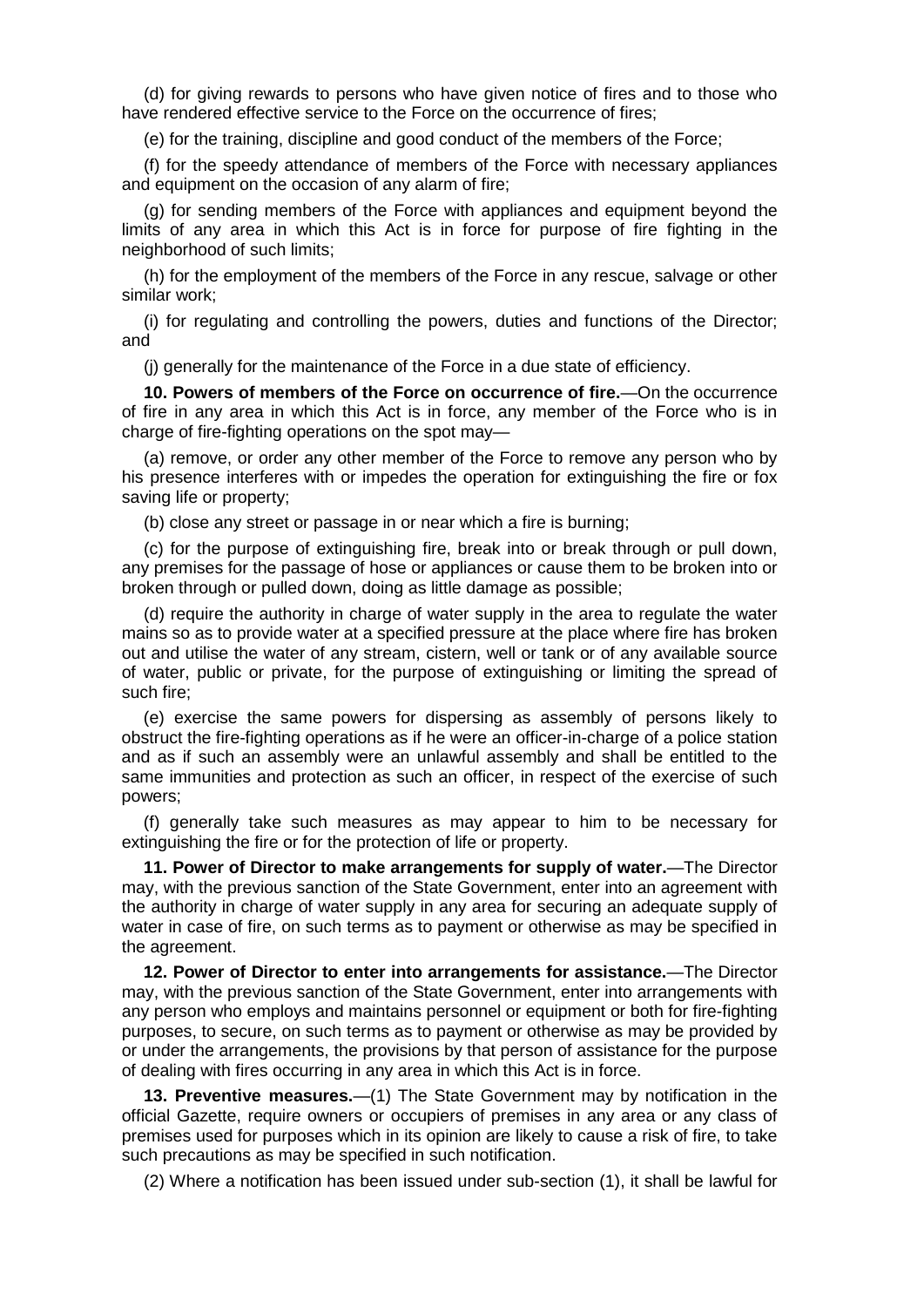the Director or any officer of the Force authorised by the State Government in this behalf to direct the removal of objects or goods likely to cause a risk of fire, to a place of safety; and on failure of the owner or occupier to do so, the Director or such officer may, after giving the owner or occupier a reasonable opportunity of making representation, seize, detain or remove such objects or goods.

## **CHAPTER IV**

#### **EXPENDITURE ON MAINTENANCE OF FORCE**

<span id="page-6-0"></span>**14. Expenditure on the Force.**—(1) The entire expenditure in connection with the Force shall be met out of the Consolidated Fund of the State.

(2) Notwithstanding anything contained in any law for the time being in force, the local authority of any area in which this Act is in force shall pay to the State Government such contribution towards the cost of the portion of the Force maintained in that area as the State Government may direct from time to time.

<span id="page-6-1"></span>**15. Levy of fire tax.**—(1) The State Government may levy a cess called fire tax on lands and buildings which are situated in any area in which this Act is in force and on which property tax by whatever name called is levied by any local authority in that area.

(2) The fire tax shall be levied in the form of a surcharge on the property tax at such rate not exceeding ten percent of such property tax as the State Government may, by notification, in the official Gazette , determine.

<span id="page-6-2"></span>**16. Mode of assessment, collection, etc., of fire tax.**—(1) The authorities for the time being empowered to assess, collect and enforce payment of property tax under the law authorising the local authority of the area to levy such tax shall, on behalf of the State Government and subject to any rules made under this Act, assess, collect and enforce payment of the fire tax in the same manner as the property tax is assessed, paid and collected; and for this purpose, they may exercise all or any of the powers they have under the law aforesaid and the provisions of such law including provisions relating to returns, appeals, reviews, revisions, references and penalties shall apply accordingly.

(2) Such portion of the total proceeds of the fire tax as the State Government may determine shall be deducted to meet the cost of collection of the tax.

(3) The proceeds of the fire tax collected under this Act reduced by the cost of collection shall be paid to the State Government in such manner and at such intervals as may be prescribed.

<span id="page-6-3"></span>**17. Fees.**—(1) Where members of the Force are sent beyond the limits of any area in which this Act is in force, in order to extinguish a fire in the neighbourhood of such limits, the owner or occupier of the premises where the fire occurred or spread shall be liable to pay such fee as may be prescribed in this behalf:

Provided that in case where members of the Force are so sent in order to extinguish a fire occurring in or spreading to a hay stack, a fodder stack or a thatched hut, the owner or occupier of the premises where such fire occurred or spread shall not be liable to pay such fee.

(2) The fee referred to in sub-section (1) shall be payable within thirty days of the service of a notice of demand by the Director on the owner or occupier and if it is not paid within that period, it shall be recoverable as an arrear of land revenue.

#### **CHAPTER V**

## <span id="page-6-4"></span>**TRANSFER OF ASSETS AND LIABILITIES OF FIRE SERVICE OF LOCAL AUTHORITY**

**18. Transfer of assets and liabilities of Fire Service of Local Authority.**—(1) On the date on which this Act comes into force in an area within the jurisdiction of a local authority (hereinafter in this Chapter referred to as the appointed day), all the assets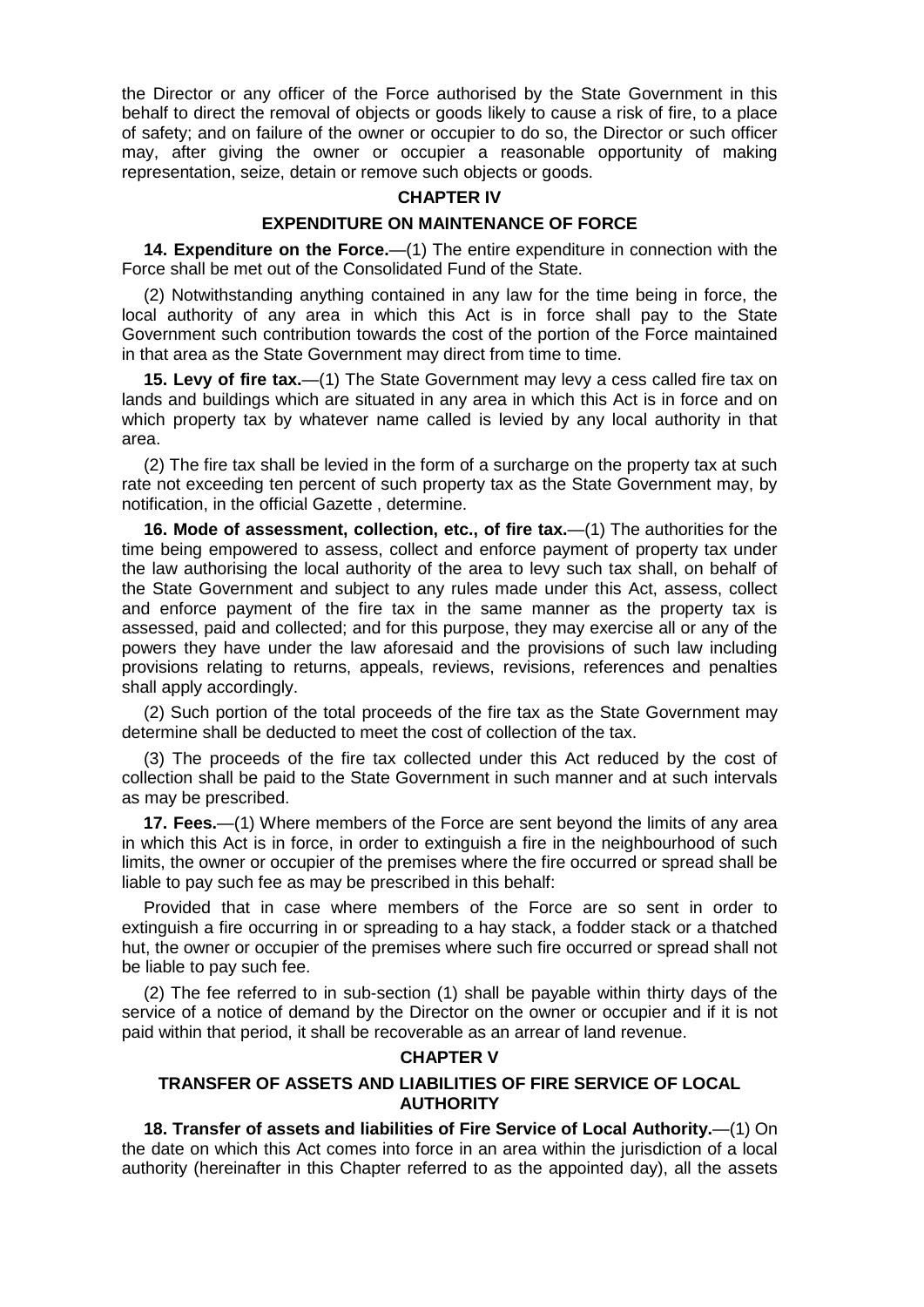and liabilities appertaining to the Fire Service maintained by such local authority shall stand transferred to and vest in the State Government.

(2) The assets appertaining to the Fire Service shall be deemed to include all rights and powers, and all property whether movable or immovable appertaining to the Fire Service including in particular all fire fighting property and all interests and rights in or arising out of such property as may be in possession of the local authority and all books of account or documents relating to the Fire Service of the local authority; and liabilities shall be deemed to include all debts, liabilities and obligations of whatever kind then existing and appertaining to the Fire Service of the local authority.

<span id="page-7-0"></span>**19. Provident, superannuation and other like funds.**—(1) Where a local authority referred to in sub-section (1) of section 18, has established a provident fund or superannuation fund or any other like fund for the benefit of the employees of such local authority, the money standing to the credit of any such fund on the appointed day together with any other assets belonging to such fund, shall in so far as they relate to employees of the local authority who become employees of the State Government under section 21, stand transferred to and vest in the State Government on the appointed day.

(2) The apportionment under sub-section (1) shall be made by the State Government, and its decision in this behalf shall be final and binding on the local authority.

<span id="page-7-1"></span>**20. General effect of transfer of assets and liabilities of Fire Service of a local authority.**—(1) All contracts, agreements and other instruments of whatever nature subsisting or having effect immediately before the appointed day and to which a local authority referred to in sub-section (1) of section 18 is a party or which are in favour of such local authority shall in so far as they relate to the Fire Service of the local authority be of as full force and effect against or in favour of the State Government, as the case may be, and may be enforce or acted upon as fully and effectually as if, instead of the local authority, the State Government had been a party thereto or as if they had been entered into or issued in favour of the State Government.

(2) If on the appointed day any suit, appeal or other legal proceeding of whatever nature is pending by or against a local authority referred to in sub-section (1) of section 18, then, in so far as it relates to the Fire Service of such local authority, it shall not abate, be discontinued or be in any way prejudicially affected by reason of the transfer of the assets and liabilities of the local authority in so far as they relate to such Fire Service, but the suit, appeal or other proceeding may be continued, prosecuted or enforced by or against the State Government.

<span id="page-7-2"></span>**21. Transfer of service of employees of local authority.**—(1) Every whole-time employee of a local authority referred to in sub-section (1) of section 18 and who was employed by such local authority wholly or mainly in connection with the Fire Service of such local authority immediately before the appointed day, shall, on and from the appointed day, become an employee of the State Government, and shall hold his office under the State Government on the same tenure, at the same remuneration and upon the same terms and conditions and with the same rights and privileges as to pension and gratuity and other matters as he would have held the same under the local authority as if its assets and liabilities relating to the Fire Service had not been transferred to the State Government, and shall continue to do so unless and until his remuneration, terms and conditions are duly altered by the State Government.

(2) If any question arises whether any person was a whole-time employee of a local authority or as to whether any employee was employed wholly or mainly in connection with the Fire Service of a local authority immediately before the appointed day, the question shall be decided by the State Government and its decision shall be final.

<span id="page-7-3"></span>**22. Duty to deliver possession of property and documents relating thereto.**—(1) Where any property has been transferred to and vested in the State Government under section 18, every person in whose possession or custody or under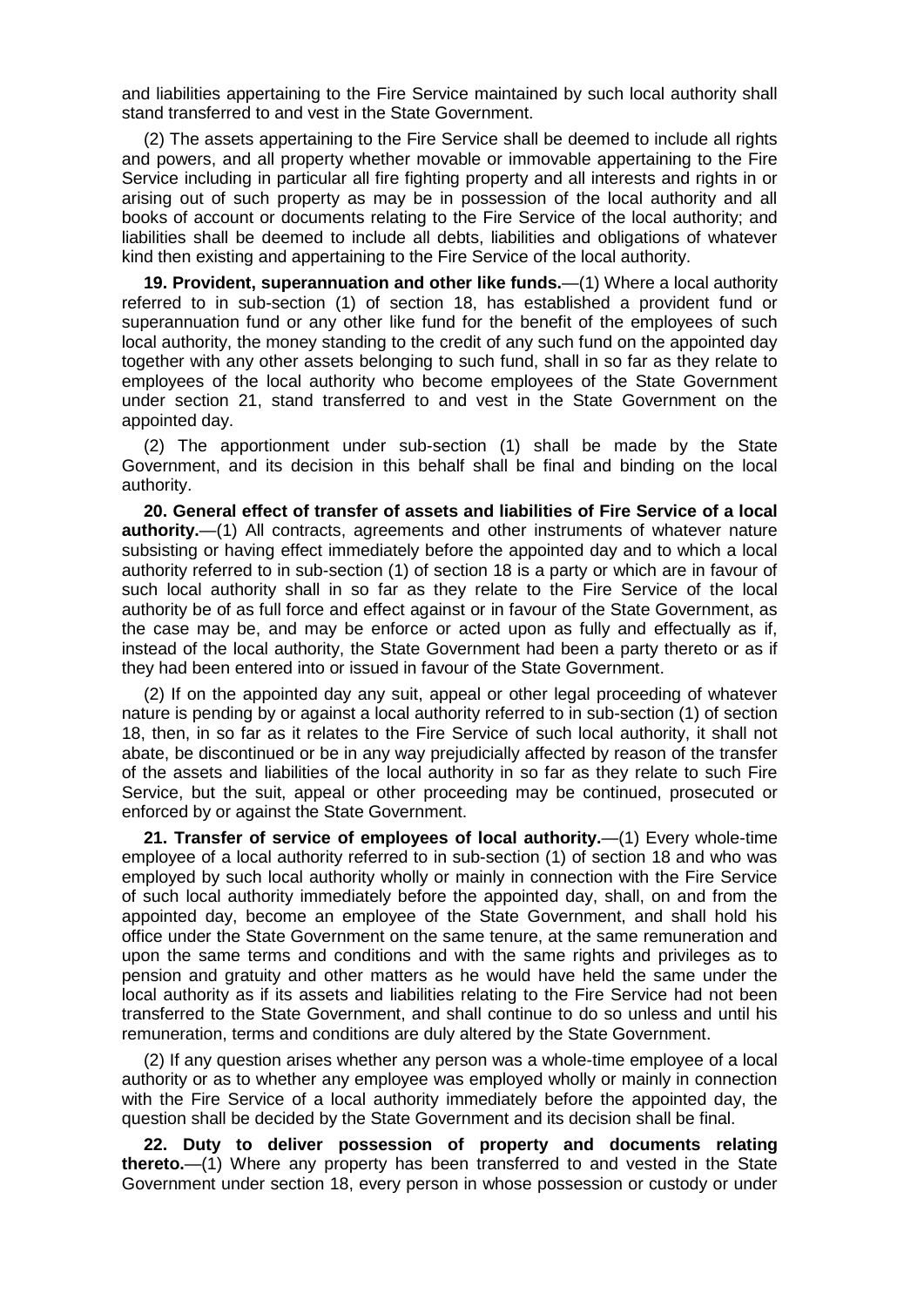whose control the property may be, shall deliver the property to the State Government forthwith, and until it is so delivered, such person shall from the appointed day, be deemed to be in possession, custody or control of the property on behalf of the State Government.

(2) Any person who, on the appointed day, has in his possession or custody or under his control any books, documents or other papers which have been transferred to and vested in the State Government under section 18 shall be liable to account for the said books, documents and the papers to the State Government and shall deliver to the State Government or to such person as the State Government may direct.

(3) Without prejudice to the other provisions contained in this section, it shall be lawful for the State Government to take all necessary steps for securing possession of all properties which have been transferred to and vested in the State Government under this Chapter.

## **CHAPTER VI**

#### **PENALTIES**

## <span id="page-8-0"></span>**23. Penalty for violation of duty, etc.**—Any member of the Force who,—

- (a) is found to be guilty of any violation of duty or wilful breach of any provision of this Act or any rule or order made thereunder, or
- (b) is found to be guilty of cowardice, or
- (c) withdraws from the duties of his office without permission or without having given previous notice of at least two months, or
- (d) being absent on leave fails without reasonable cause to report himself for duty on the expiration of such leave, or
- (e) accepts any other employment or office in contravention of the provisions of section 28,

shall be punishable with imprisonment which may extend to three months or with fine which may extend to an amount not exceeding three months' pay of such members or with both.

<span id="page-8-1"></span>1[**23A. Penalty for causing disaffection etc.**—Whoever intentionally causes or attempts to cause or does any act, which he knows is likely to cause, disaffection towards the Government established by law in India, among the members of the Force, or induces or attempts to induce or does any act which he knows is likely to induce, any member of the Force to withhold his services or to commit a breach of discipline shall be punished with imprisonment for a term which may extend to six months or with fine which may extend to two hundred rupees, or with both.

**Explanation.**—Expression of disapprobation of the measures of the Government with a view to obtain their alteration by lawful means, or of the disapprobation of the administrative or other action of the Government, do not constitute an offence under this section unless they cause or are made for the purpose of causing or likely to cause disaffection.]1

## <span id="page-8-2"></span>1. Inserted by Act 40 of 1994 w.e.f. 10.10.1994.

**24. Failure to give information.**—Any person who without just cause fails to communication information in his possession regarding an outbreak of fire as required by section 37, shall be punishable with simple imprisonment which may extend to one month or with fine which may extend to five hundred rupees or with both.

<span id="page-8-3"></span>**25. Failure to take precautions.**—Whoever fails without reasonable cause to comply with any of the requirements specified in a notification issued under sub-section (1) of section 13 or of a direction issued under sub-section (2) of that section shall be punishable with fine which may extend to five hundred rupees.

<span id="page-8-4"></span>**26. Wilfully obstructing fire-fighting operations.**—Any person who wilfully obstructs or interferes with any member of the Force who is engaged in fire-fighting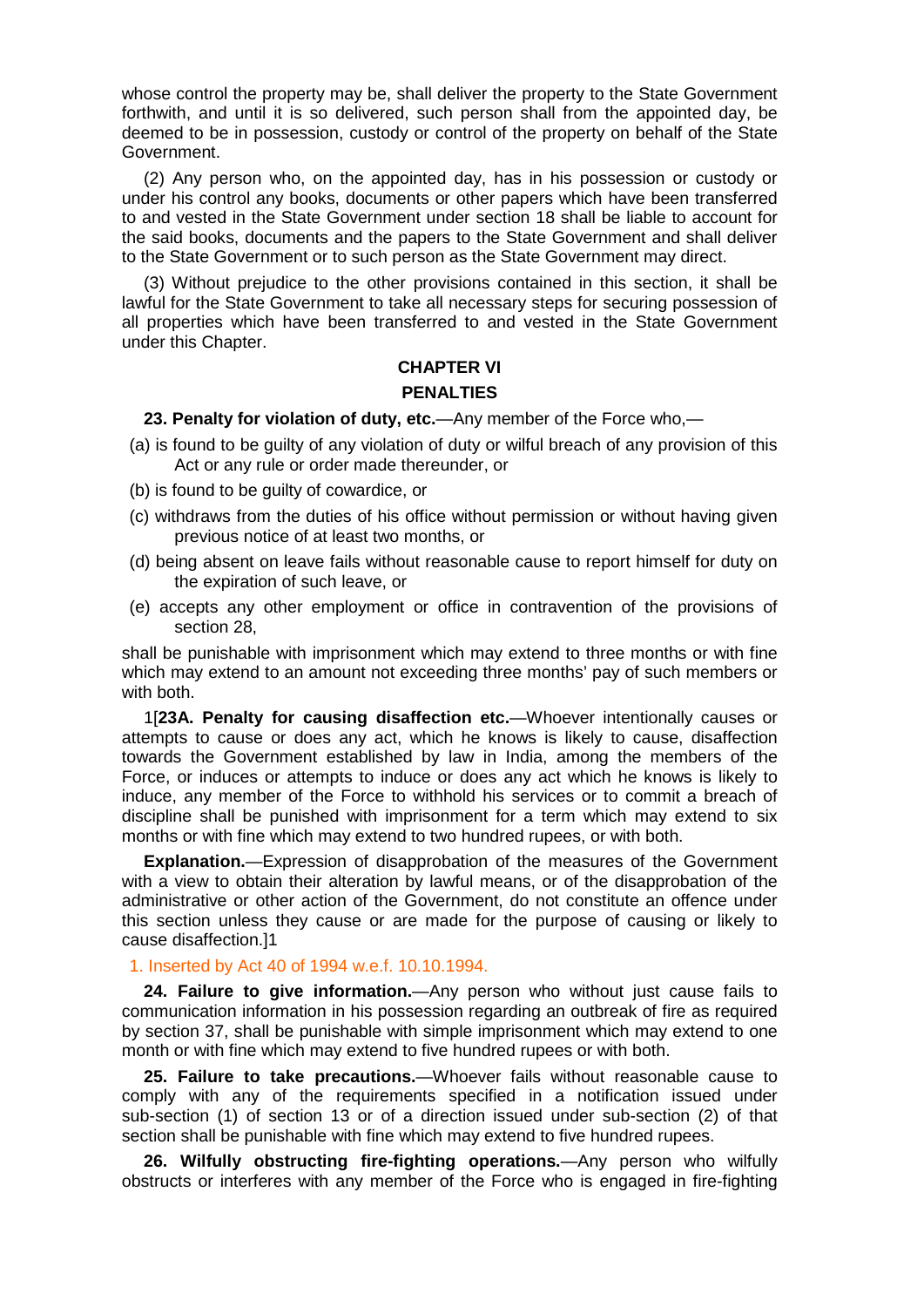operations shall be punishable with imprisonment which may extend to three months or with fine which may extend to five hundred rupees or with both.

<span id="page-9-0"></span>**27. False report.**—Any person who knowingly gives or causes to be given a false report of the outbreak of a fire to any person authorised to receive such report by means of a treatment, message or otherwise shall be punishable with imprisonment which may extend to three months or with fine which may extend to five hundred rupees or with both.

#### **CHAPTER VII**

#### **GENERAL AND MISCELLANEOUS**

<span id="page-9-1"></span>**28. Bar to other employment.**—No member of the Force shall engage in any employment or office whatsoever other than his duties under this Act.

<span id="page-9-2"></span>**29. Transfer to other area.**—The Director or any officer authorised by the State Government in this behalf may, on the occasion of a fire or other emergency in any neighbouring area in which this Act is not in force, order the despatch of the members of the Force with necessary appliances and equipments to carry on fire-fighting operations such neighbouring area and thereupon notwithstanding the provisions of sub-section (3) of section 1, all the provisions of this Act and the rules made thereunder shall apply to such area, during the period of fire or emergency or during such period as the Director may specify.

<span id="page-9-3"></span>**30. Employment on other duties.**—It shall be lawful for the State Government or any officer authorised by it in this behalf to employ the Force in any rescue, salvage or other work for which it is suitable by reason of its training, appliances and equipment.

<span id="page-9-4"></span>**31. Liability of property owner to pay compensation.**—(1) Any person whose property catches fire on account of any action of his own or of his agent done deliberately or negligently shall be liable to pay compensation to any other person suffering damage to his property on account of any action taken under section 10 of this Act by any officer mentioned therein or any person acting under the authority of such officer.

(2) All claims under sub-section (1) shall be preferred to the Deputy Commissioner within thirty days from the date when the damage was caused.

(3) The Deputy Commissioner shall, after giving the parties an opportunity of being heard, determine the amount of compensation due and pass an order stating such amount and the person liable for the same, and the order so passed shall have the force of a decree of a civil court.

<span id="page-9-5"></span>**32. Power to obtain information.**—Any officer of the Force not below the rank of officer in-charge of a fire-station may for the purpose of discharging his duties under this Act require the owner or occupier of any building or other property, to furnish information with respect to the character of such building or other property, the available water supplies and the means of access thereto and other material particulars, and such owner or occupier shall furnish all the information in his possession.

<span id="page-9-6"></span>**33. Power of entry.**—(1) The Director or any member of the Force authorised by him in this behalf may enter any of the places specified in any notification issued under section 13 for the purpose of determining whether precautions against fire required to be taken on such place have been so taken.

(2) Save as otherwise expressly provided in this Act, no claim shall lie against any person for compensation for any damage necessarily caused by any entry under sub-section (1).

<span id="page-9-7"></span>**34. Consumption of water.**—No charge shall be made by any local authority or other person for water consumed in fire-fighting operations by the Force.

<span id="page-9-8"></span>**35. No compensation for interruption of water supply.**—No authority in charge of water supply in an area shall be liable to any claim for compensation for damage by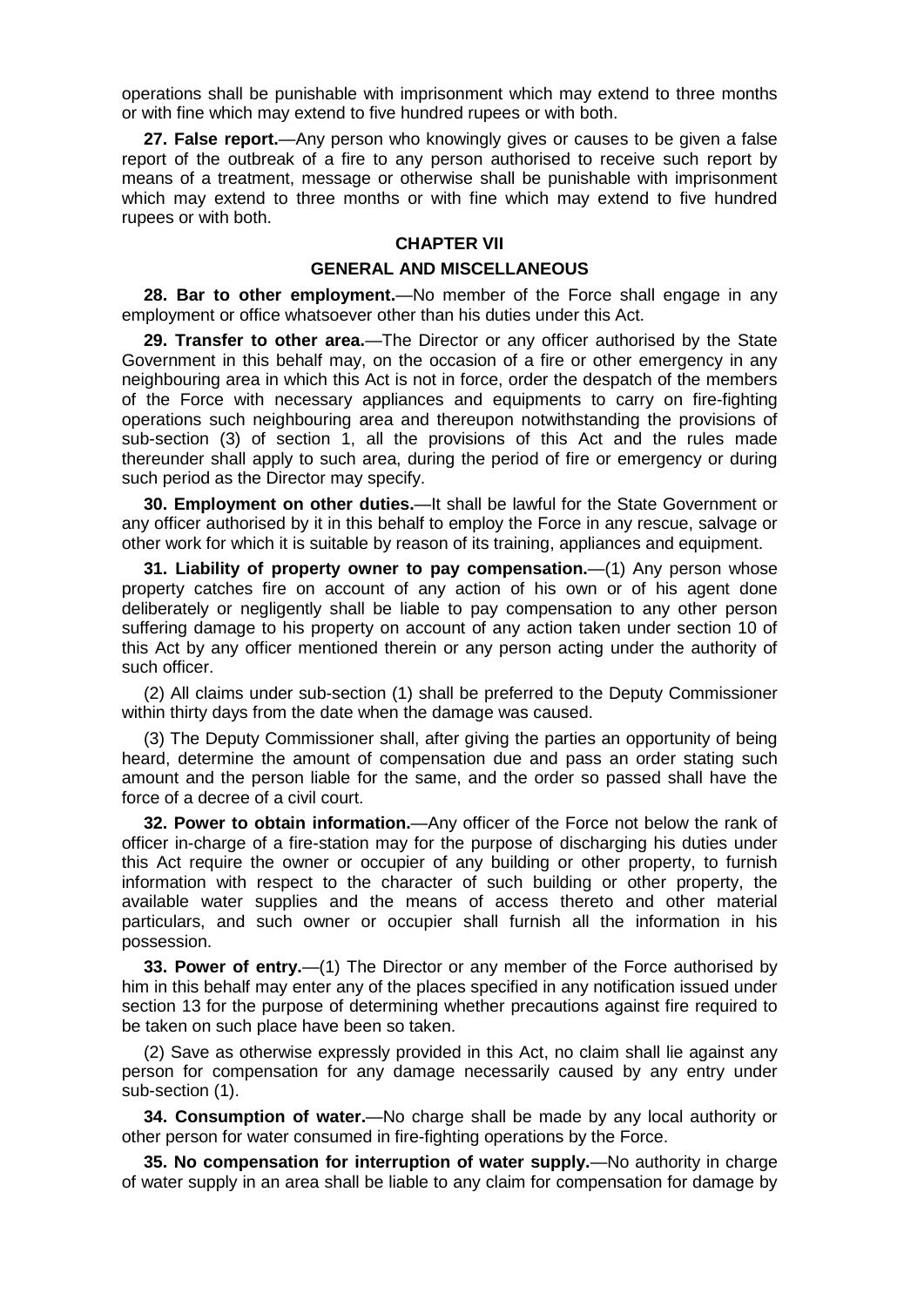reason of any interruption of supply of water occasioned only by compliance of such authority with the requirement specified in clause (d) of section 10.

<span id="page-10-0"></span>**36. Police Officers to aid.**—It shall be the duty of police officers of all ranks to aid the members of the Force in the execution of their duties under this Act.

<span id="page-10-1"></span>**37. Information on outbreak of fire.**—Any person who possesses any information regarding an outbreak of fire shall communicate the same without delay to the nearest fire station.

<span id="page-10-2"></span>**38. Indemnity.**—No suit, prosecution or other legal proceedings shall lie against any person for anything which is in good faith done or intended to be done in pursuance of this Act or any rule or order made thereunder.

<span id="page-10-3"></span>**39. Power to make rules.**—(1) The State Government may, by notification in the official Gazette, make for carrying out the purpose of this Act.

(2) In particular and without prejudice to the generality of the forgoing power, such rules may provide for,—

(a) the number and grades of officers and members of the Force;

(b) the manner of appointment of members of the Force;

(c) the form of the certificate to be issued to the members of the Force;

(d) the conditions of service of the members of the Force including their ranks, pay and allowances, hours of duty and leave, maintenance of discipline and removal from service;

(e) the circumstances in which and the conditions subject to which members of the Force may be despatched to carry on fire-fighting operations in neighbouring areas;

(f) the conditions subject to which members of the Force may be employed on rescue, salvage or other work;

(g) the manner in which and the intervals at which the proceeds of the fire tax levied under this Act shall be paid to the State Government;

(h) the manner of service of notice under this Act;

(i) for the determination of the question whether any property appertains to the Fire Service maintained by a local authority or whether any rights, powers, liabilities or obligations were acquired or incurred or any contract or agreement or other instrument was made by the local authority for the purposes of the Fire Service or whether any documents relate to those purposes;

(j) the payment of rewards to persons, not being members of the Force, who render services for fire-fighting purposes;

(k) the compensation payable to members of the Force in case of accidents or to their dependents in case of death while engaged on duty;

(l) the employment of members of the Force or use of any equipment outside the area or on special services fee payable therefor; and

(m) any other matter which is to be or may be prescribed.

(3 ) Every rule made under this Act shall be laid, as soon as may be after it is made, before each House of the State Legislature while it is in session for a total period of thirty days which may be comprised in one session or in two successive sessions, and if before the expiry of the session in which it is so laid or the session immediately following, both Houses agree in making any modification in the rule or both Houses agree that the rule should not be made, the rule shall thereafter have effect only in such modified form or be of no effect, as the case may be; so however that any such modification or annulment shall be without prejudice to the validity of anything previously done under that rule.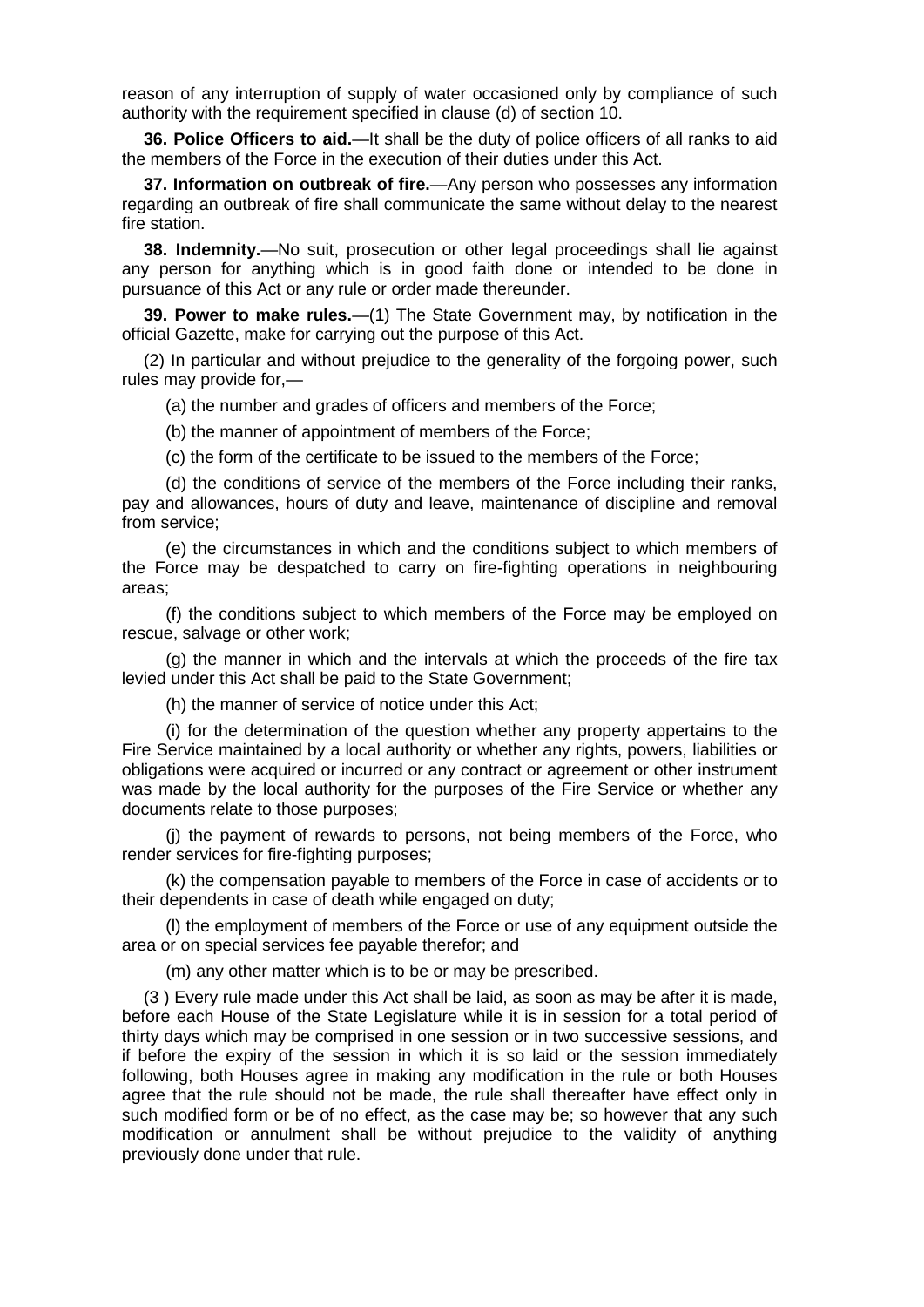<span id="page-11-0"></span>**40. Repeal and saving.**—(1) If immediately before the day on which this Act comes into force in an area, there is in force in that area any law, rule, regulation or bye-law having the force of law which corresponds to any provision of this Act, such law, rule, regulation or bye-law, shall so far as it relates to any matter for which provision has been made in this Act shall on that day stand repealed.

(2) Notwithstanding the repeal of any law, rule, regulation or bye-law by sub-section (1), the general responsibility of any local authority under the law governing such authority, shall not be deemed to be limited, or modified, in so far as such law requires the local authority,—

(a) to provide and maintain such water supply and fire hydrants for fire-fighting purposes as may be directed by the State Government from time to time;

(b) to frame bye-laws for the regulation of dangerous trades;

(c) to order any of its employees to render aid in fighting a fire when reasonably called upon to do so by any member of the Force; and

(d) generally to take such measures as will lessen the likelihood of fires or preventing the spread of fires.

\* \* \* \*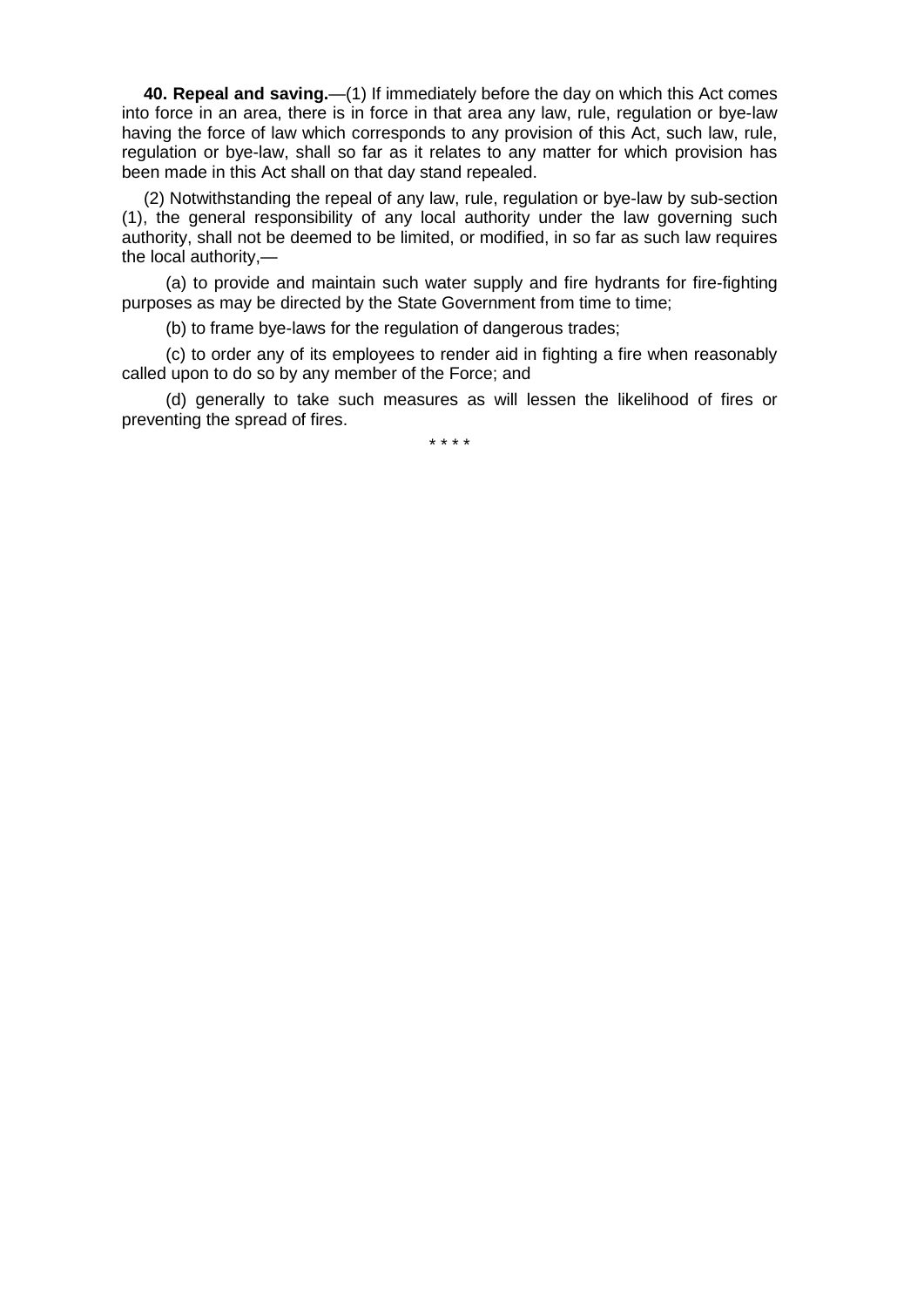## **NOTIFICATIONS**

**Note.-**In exercise of the powers conferred by sub-section (3) of section 1 of the Karnataka Fire Force Act, 1964 (Karnataka Act 42 of 1964), the Government of Karnataka has brought the said Act into force in the different areas of the State by different notifications and with effect from different dates. The Act was brought into force in the areas of the State mentioned in column (2) of the table below with effect from the dates and by the Notifications mentioned in the corresponding entries in columns (3) and (4) thereof.

## **TABLE**

Sl. No. Area Date Notification

(1) (2) (3) (4)

1) (i) Kolar Town Municipality 1.6.78 HD 6 SFB 78 dt. 26.5.78

(ii) Tumkur Town Municipality

(iii) Hassan Town Municipality

(iv) Sandur Town Municipality

2) Mandya Town Municipality and the area within the radius of 40 K.M. from the limits of the said Town Municipality. 3.2.83 HD 122 SFB said Town Municipality. 3.2.83 HD 122 SFB 84(ii) dt. 27.6.84

3) Kushala Nagar Town Municipality and the area within the radius of 40 K.M. from the limits of

the said Town Municipality 22.8.89 HD 187 SFB 89 dt. 14.9.89

4) Challakere Town Municipality and the area within the radius of 40 K.M. from the limits of

the said Town Municipality. 22.6.92 HD 104 SFB 92 dt. 22.6.92

5) Channarayapatna Town Municipality and the area within the radius of 40 K.M. from the limits

of the said Town Municipality. 24.6.92 HD 137 SFB 92 dt. 24.6.92

- 6) Kundapur Town Municipality and the area within the radius of 40 K.M. from the limits of the
- said Town Municipality. 24.6.92 HD 136 SFB 92 dt. 24.6.92
- 7) Harapanahalli Town Munici-pality and the area within the radius of 40 K.M. from the limits of the

said Town Municipality. 21.11.92 HD 211 SFB 92 dt. 21.11.92

8) Sindhanoor Town Municipality and the area within the radius of 40 K.M. from the limits of the

said Town Municipality. 5.12.92 HD 247 SFB 92 dt. 5.12.92

9) Bhadravathi Town Municipality and the area within the radius of 40 K.M. from the limits of the

said Town Municipality. 15.12.93 HD 108 KAASE 93 dt. 15.12.93

10) Sagar Town Municipality and the area within the radius of 40 K.M. from the limits of the said

Town Municipality. 15.12.93 HD 91 KAASE 93 -do-

11) Chikkodi Town Municipality and area within the radius of 40 K.M. from the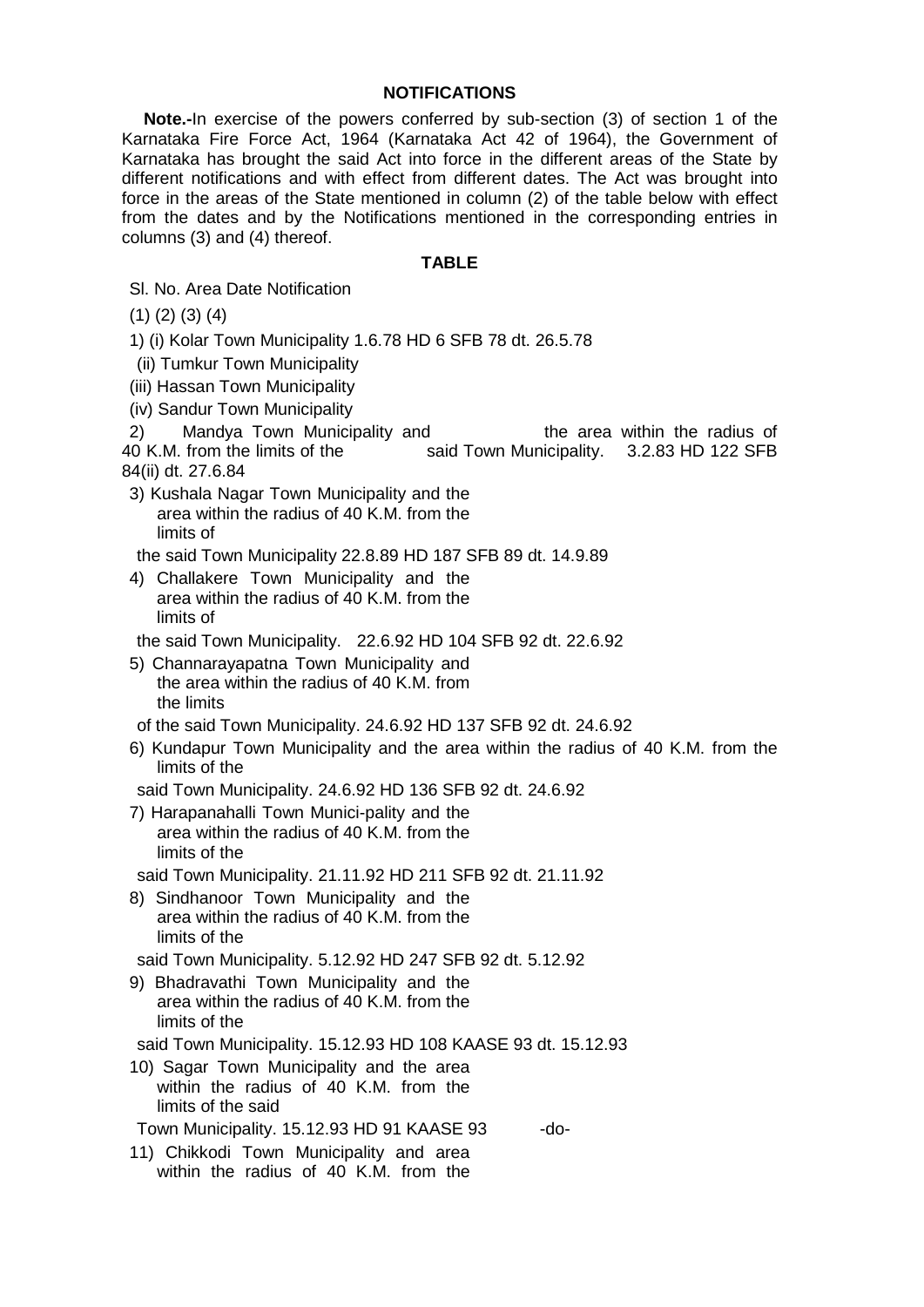| limits of the said                                                                     |      |
|----------------------------------------------------------------------------------------|------|
| Town Municipality. 15.12.93 HD 271 KAASE 93                                            | -do- |
| 12) Madikeri Town Municipality and the area                                            |      |
| within the radius of 40 K.M. from the                                                  |      |
| limits of the said                                                                     |      |
| Town Municipality. 15.12.93 HD 153 KAASE 93                                            | -do- |
| 13) Humanabad Town Municipality and the<br>area within the radius of 40 K.M. from the  |      |
| limits of the                                                                          |      |
| said Town Municipality. 15.12.93 HD 272 KAASE 93                                       | -do- |
| 14) Jeevargi Town Municipality and the area                                            |      |
| within the radius of 40 K.M. from the                                                  |      |
| limits of the said                                                                     |      |
| Town Municipality. 15.12.93 HD 90 KAASE 93                                             | -do- |
| 15) Jamakhandi Town Municipality and the<br>area within the radius of 40 K.M. from the |      |
| limits of the                                                                          |      |
| said Town Municipality. 20.12.93 HD 282 KAASE 93 dt. 20.12.93                          |      |
| 16) Sirasi Town Municipality and the area                                              |      |
| within the radius of 40 K.M. from the                                                  |      |
| limits of said Town                                                                    |      |
| Municipality. 25.3.94 HD 73 KAASE 94 dt. 25.3.94                                       |      |
| 17) Shira Town Municipality and the area<br>within the radius of 40 K.M. from the      |      |
| limits of the said                                                                     |      |
| Town Municipality. 25.3.94 HD 72 KAASE 94 dt. 25.3.94                                  |      |
| 18) Tiptur Town Municipality and the area within the radius of 40 K.M. from the limits |      |
| of the said                                                                            |      |
| Town Municipality. 29.7.94 HD 144 KAASE 94 dt. 29.7.94                                 |      |
| 19) Bylahongala Town Municipality and the                                              |      |
| area within the radius of 40 K.M. from the<br>limits of the                            |      |
| said Town Municipality. 29.7.94 HD 47 KAASE 93 dt. 29.7.94                             |      |
| 20) Chikkaballapur Town Municipality and                                               |      |
| the area within the radius of 40 K.M. from                                             |      |
| the limits of the said Town                                                            |      |
| Municipality. 4.10.96 HD 193 KAASE 96 dt. 4.10.96                                      |      |
| 21) Kanakapura Town Municipality and the                                               |      |
| area within the radius of 40 K.M. from the<br>limits of the                            |      |
| said Town Municipality. 8.11.96 HD 180 KAASE 98 dt. 8.11.98                            |      |
| 22) Holenarasipura<br>Town                                                             |      |
| Municipality 16.11.96 HD 163 KAASE 97 dt. 12.1.98                                      |      |
| 23) Kudligi Town Municipality 8.12.96<br>-do-                                          | -do- |
| 24) Kuknoor Town Municipality 11.12.96<br>-do-                                         | -do- |
| 25) Hunasur Town Municipality 11.12.96<br>-do-                                         | -do- |
| 26) Siraguppa Town Municipality 6.1.97<br>-do-                                         | -do- |
| 27) Savadatti Town Municipality 12.1.97<br>-do-                                        | -do- |
| 28) Huvinahadagali Town Municipality -do-<br>-do-                                      | -do- |
| 29) Chintamani Town Municipality 24.1.97<br>-do-                                       | -do- |
| 30) Moodabidre Town Municipality 3.3.97<br>-do-                                        | -do- |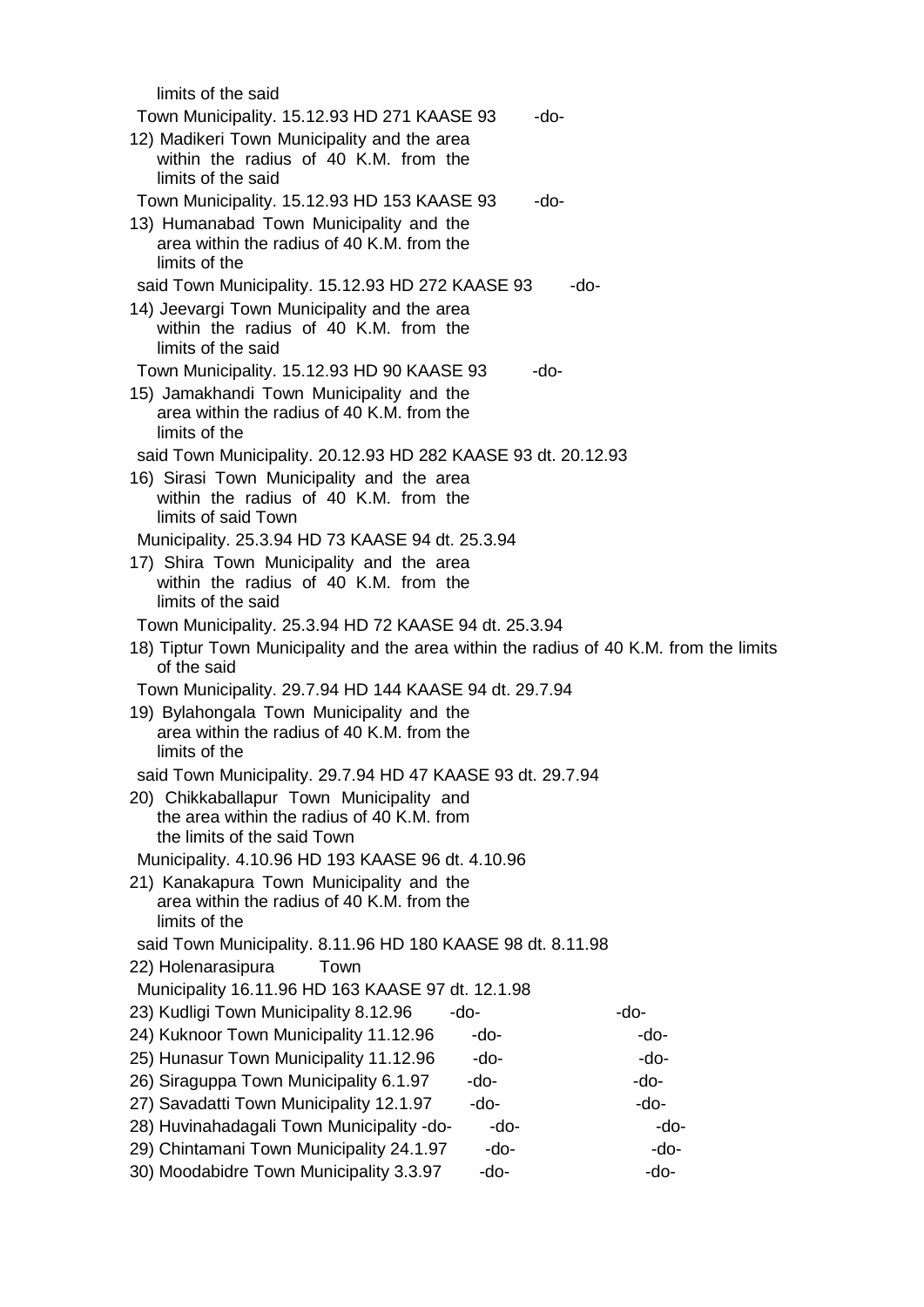| 31) Gundlupete Town Municipality 13.3.97<br>-do-                                                        | -do-   |
|---------------------------------------------------------------------------------------------------------|--------|
| 32) Malavalli Town Municipality 16.2.97<br>-do-                                                         | -do-   |
| 33) Athani Town Municipality 28.4.97<br>-do-                                                            | -do-   |
| 34) Alanda Town Municipality 1.5.97<br>-do-                                                             | -do-   |
| SI. No. 22 to 34 Town Municipalities and the                                                            |        |
| area within the radius of 40 K.M. from the                                                              |        |
| limits of the said Town Municipalities.                                                                 |        |
| 35) Lingasugur Town Municipality and the<br>area within the radius of 40 K.M. from the<br>limits of the |        |
| said Town Municipality. 21.9.98 HD 136 KAASE 98 dt. 21.9.98                                             |        |
| 36) Hiriyur Town Municipality and the area                                                              |        |
| within the radius of 40 K.M. from the<br>limits of the said                                             |        |
| Town Municipality. 4.10.98 HD 199 KAASE 99 dt. 4.10.98                                                  |        |
| 37) Koppala, Town Municipality 10.11.98 HD 24 KAASE 99 dt. 9.5.99                                       |        |
| 38) Harihara Town Municipality 3.11.98<br>-do-                                                          | -do-   |
| 39) Hanagal Town Municipality 3.11.98<br>-do-                                                           | -do-   |
| 40) Kunigal Town Municipality 9.1.98<br>-do-                                                            | $-do-$ |
| 41) Soraba Town Municipality 15.12.98<br>-do-                                                           | -do-   |
| 42) Sankeshwara Town Municiplaity 4.01.99<br>-do-                                                       | -do-   |
| 43) Sadalaga Town Municipality 4.01.99<br>-do-                                                          | $-do-$ |
| 44) Mundaragi Town Municipality 19.01.99<br>-do-                                                        | $-do-$ |
| SI. No. 37 to 44 Town Municipalities and                                                                |        |
| the area within the radius of 40 K.M.<br>from the limits of the said Town                               |        |
| Municipalities.                                                                                         |        |
| 45) K.G.F. Town Municipality 12.2.99 HD 147 KAASE 99, dt. 23.7.99                                       |        |
| 46) Honnali Town Municipality 17.5.99<br>-do-                                                           | -do-   |
| 47) Nanjanagudu Town Municipality 19.6.99<br>-do-                                                       | -do-   |
| SI. No. 45 to 47 Town Municipalities and                                                                |        |
| the area within the radius of 40 K.M.                                                                   |        |
| from the limits of the said Town                                                                        |        |
| Municipalities.                                                                                         |        |
| 48) ಕನಕಪುರ ಪಟ್ಟಣ ಬೆಂಗಳೂರು ಗ್ರಾಮಾಂತರ ಜಿಲ್ಲೆ 40                                                           |        |
| ಕಿ.ಮೀ ವ್ಯಾಪ್ತಿ 28.11.98 ಒಇ 180 ಕಸ 98                                                                    |        |